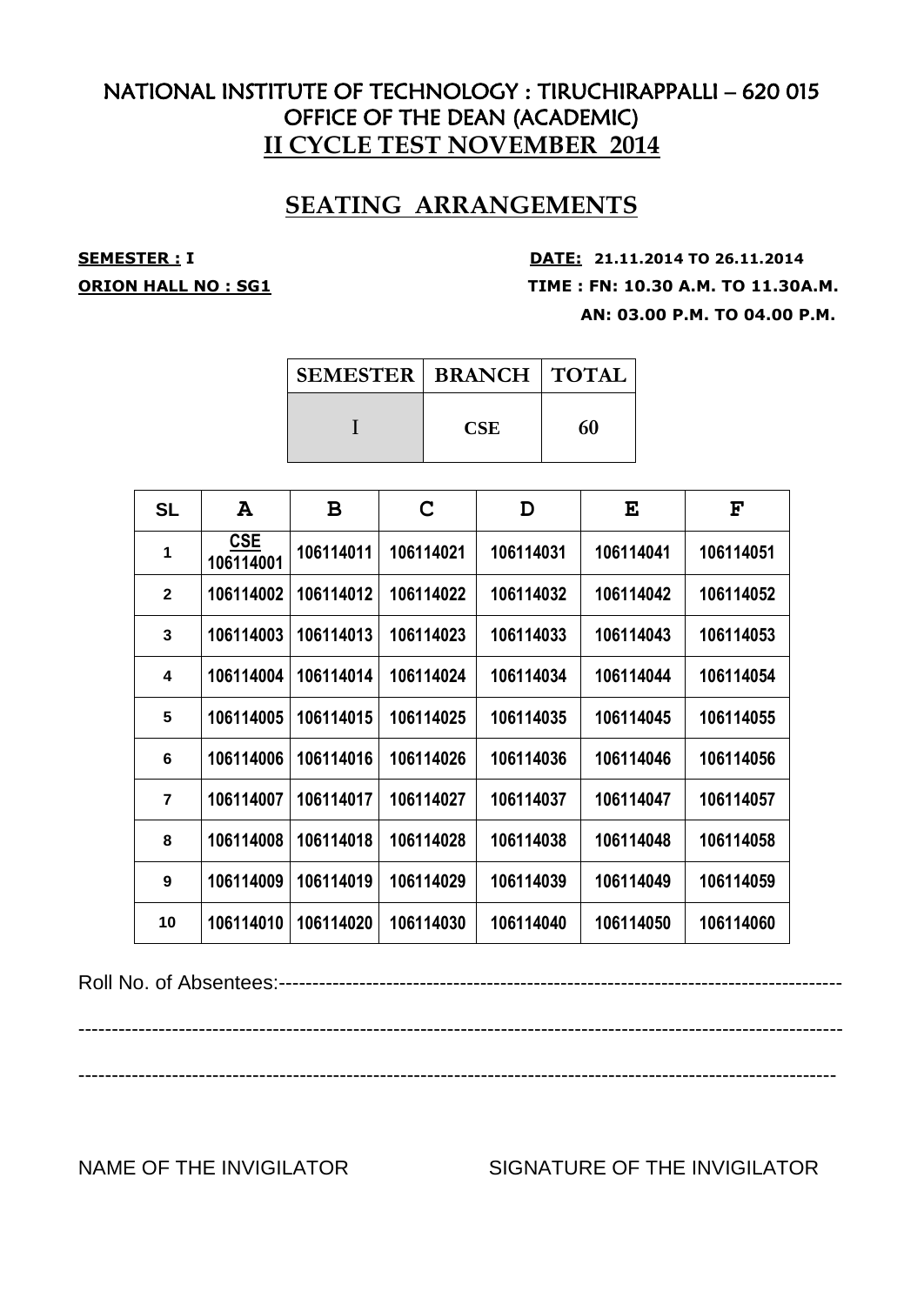## **SEATING ARRANGEMENTS**

**SEMESTER : <sup>I</sup> DATE: 21.11.2014 TO 26.11.2014 ORION HALL NO : SG2 TIME : FN: 10.30 A.M. TO 11.30A.M. AN: 03.00 P.M. TO 04.00 P.M.**

| SEMESTER   BRANCH   TOTAL |            |    |
|---------------------------|------------|----|
|                           | <b>CSE</b> | 60 |

| <b>SL</b>      | A         | B         | C         | D         | E         | $\mathbf{F}$ |
|----------------|-----------|-----------|-----------|-----------|-----------|--------------|
| 1              | 106114061 | 106114071 | 106114081 | 106114091 | 106112101 |              |
| $\mathbf{2}$   | 106114062 | 106114072 | 106114082 | 106114092 | 106112102 |              |
| 3              | 106114063 | 106114073 | 106114083 | 106114093 | 106112103 |              |
| 4              | 106114064 | 106114074 | 106114084 | 106114094 | 106112104 |              |
| 5              | 106114065 | 106114075 | 106114085 | 106114095 | 106112105 |              |
| 6              | 106114066 | 106114076 | 106114086 | 106114096 |           |              |
| $\overline{7}$ | 106114067 | 106114077 | 106114087 | 106114097 |           |              |
| 8              | 106114068 | 106114078 | 106114088 | 106114098 |           |              |
| 9              | 106114069 | 106114079 | 106114089 | 106114099 |           |              |
| 10             | 106114070 | 106114080 | 106114090 | 106112100 |           |              |

Roll No. of Absentees:------------------------------------------------------------------------------------

------------------------------------------------------------------------------------------------------------------

-----------------------------------------------------------------------------------------------------------------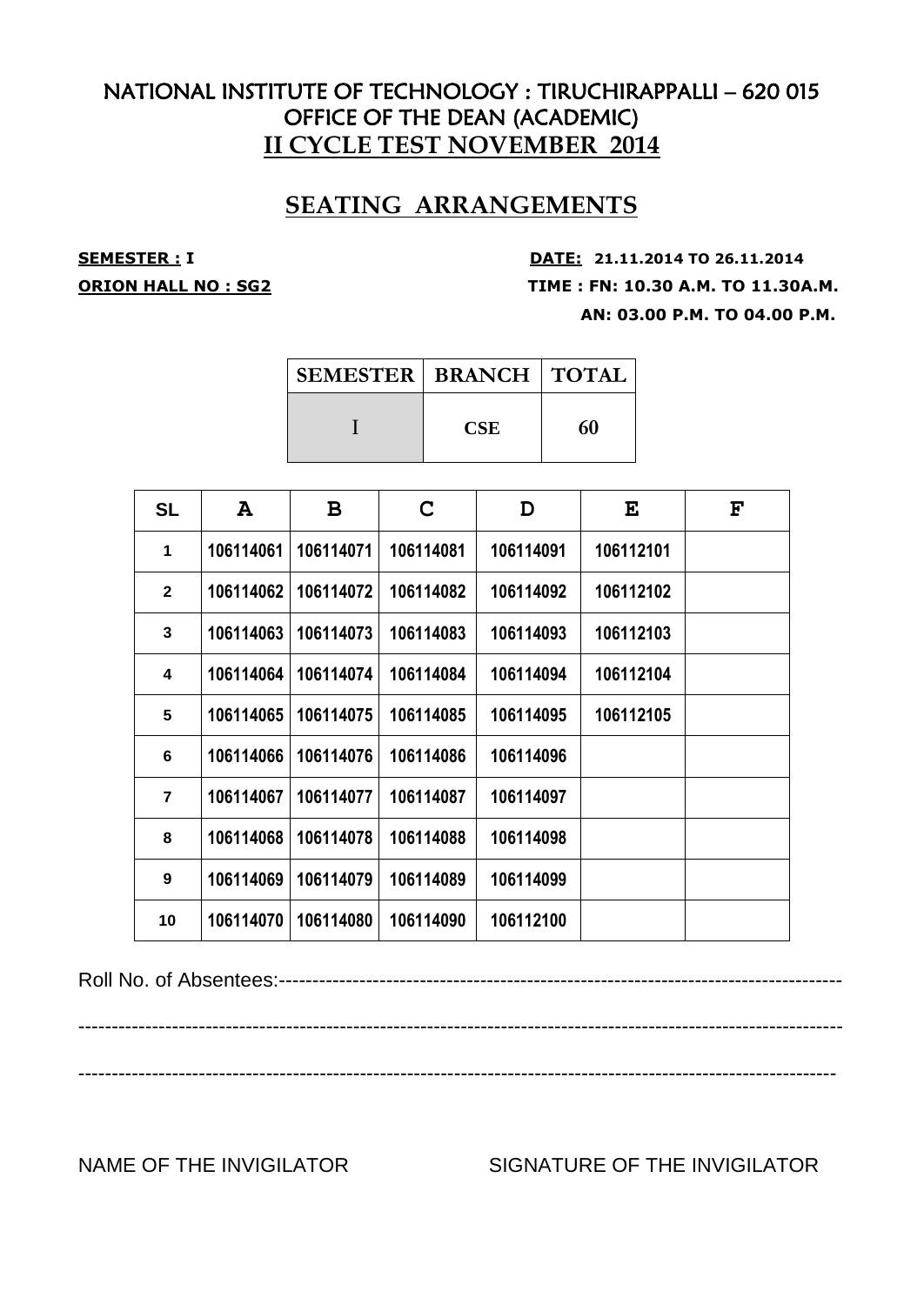## **SEATING ARRANGEMENTS**

**SEMESTER : <sup>I</sup> DATE: 21.11.2014 TO 26.11.2014 ORION HALL NO : SG3 TIME : FN: 10.30 A.M. TO 11.30A.M. AN: 03.00 P.M. TO 04.00 P.M.**

| <b>SEMESTER   BRANCH   TOTAL</b> |            |    |  |
|----------------------------------|------------|----|--|
|                                  | <b>ECE</b> | 60 |  |

| <b>SL</b>      | A                       | B         | C         | D         | E         | F         |
|----------------|-------------------------|-----------|-----------|-----------|-----------|-----------|
| 1              | <b>ECE</b><br>108114001 | 108114011 | 108114021 | 108114031 | 108114041 | 108114051 |
| $\overline{2}$ | 108114002               | 108114012 | 108114022 | 108114032 | 108114042 | 108114052 |
| 3              | 108114003               | 108114013 | 108114023 | 108114033 | 108114043 | 108114053 |
| 4              | 108114004               | 108114014 | 108114024 | 108114034 | 108114044 | 108114054 |
| 5              | 108114005               | 108114015 | 108114025 | 108114035 | 108114045 | 108114055 |
| 6              | 108114006               | 108114016 | 108114026 | 108114036 | 108114046 | 108114056 |
| $\overline{7}$ | 108114007               | 108114017 | 108114027 | 108114037 | 108114047 | 108114057 |
| 8              | 108114008               | 108114018 | 108114028 | 108114038 | 108114048 | 108114058 |
| 9              | 108114009               | 108114019 | 108114029 | 108114039 | 108114049 | 108114059 |
| 10             | 108114010               | 108114020 | 108114030 | 108114040 | 108114050 | 108114060 |

Roll No. of Absentees:------------------------------------------------------------------------------------

------------------------------------------------------------------------------------------------------------------

-----------------------------------------------------------------------------------------------------------------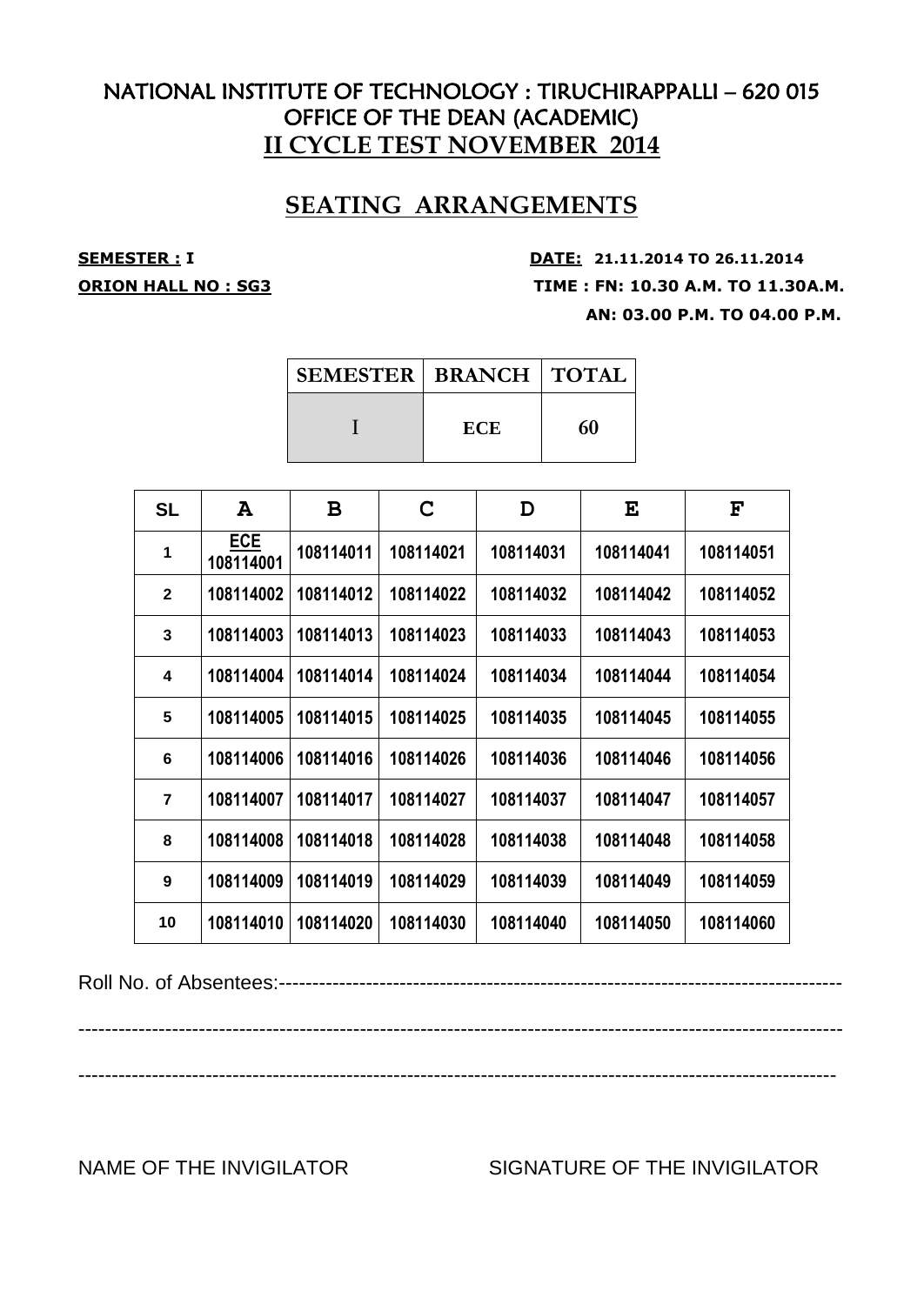## **SEATING ARRANGEMENTS**

**SEMESTER : <sup>I</sup> DATE: 21.11.2014 TO 26.11.2014 ORION HALL NO : SG4 TIME : FN: 10.30 A.M. TO 11.30A.M. AN: 03.00 P.M. TO 04.00 P.M.**

| <b>SEMESTER   BRANCH   TOTAL</b> |            |    |
|----------------------------------|------------|----|
|                                  | <b>ECE</b> | 60 |

| <b>SL</b>      | A         | B         | C         | D         | E         | $\mathbf{F}$ |
|----------------|-----------|-----------|-----------|-----------|-----------|--------------|
| 1              | 108114061 | 108114071 | 108114081 | 108114091 | 108114101 |              |
| $\mathbf{2}$   | 108114062 | 108114072 | 108114082 | 108114092 | 108114102 |              |
| 3              | 108114063 | 108114073 | 108114083 | 108114093 | 108114103 |              |
| 4              | 108114064 | 108114074 | 108114084 | 108114094 | 108114104 |              |
| 5              | 108114065 | 108114075 | 108114085 | 108114095 | 108114105 |              |
| 6              | 108114066 | 108114076 | 108114086 | 108114096 |           |              |
| $\overline{7}$ | 108114067 | 108114077 | 108114087 | 108114097 |           |              |
| 8              | 108114068 | 108114078 | 108114088 | 108114098 |           |              |
| 9              | 108114069 | 108114079 | 108114089 | 108114099 |           |              |
| 10             | 108114070 | 108114080 | 108114090 | 108114100 |           |              |

Roll No. of Absentees:------------------------------------------------------------------------------------

------------------------------------------------------------------------------------------------------------------

-----------------------------------------------------------------------------------------------------------------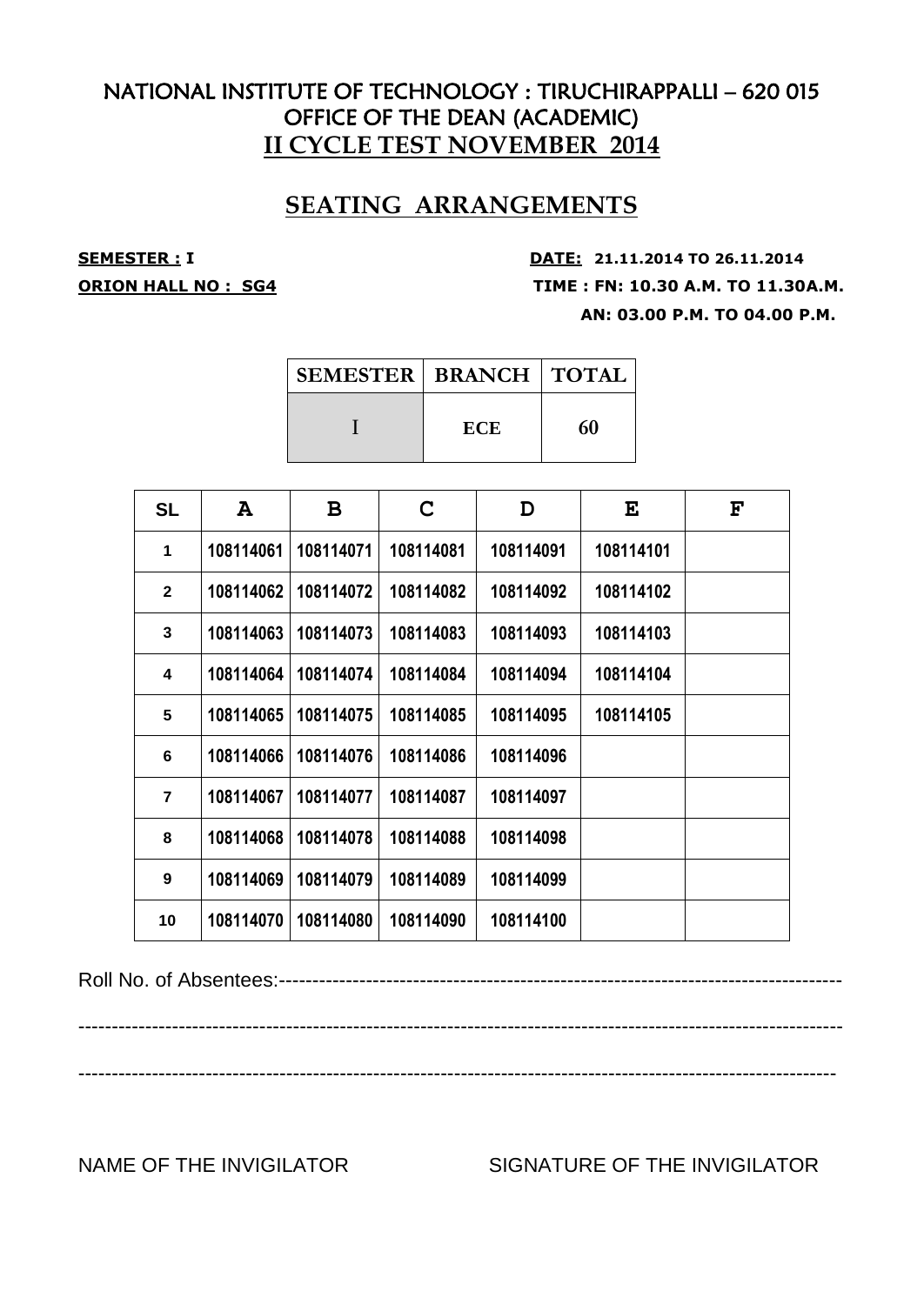## **SEATING ARRANGEMENTS**

**SEMESTER : <sup>I</sup> DATE: 21.11.2014 TO 26.11.2014 ORION HALL NO : SG5 TIME : FN: 10.30 A.M. TO 11.30A.M. AN: 03.00 P.M. TO 04.00 P.M.**

| SEMESTER   BRANCH   TOTAL |     |    |
|---------------------------|-----|----|
|                           | EEE | 60 |

| <b>SL</b>               | A                | B         | C         | D         | E         | F         |
|-------------------------|------------------|-----------|-----------|-----------|-----------|-----------|
| 1                       | EEE<br>107114001 | 107114011 | 107114021 | 107114031 | 107114041 | 107114051 |
| $\mathbf{2}$            | 107114002        | 107114012 | 107114022 | 107114032 | 107114042 | 107114052 |
| 3                       | 107114003        | 107114013 | 107114023 | 107114033 | 107114043 | 107114053 |
| $\overline{\mathbf{4}}$ | 107114004        | 107114014 | 107114024 | 107114034 | 107114044 | 107114054 |
| 5                       | 107114005        | 107114015 | 107114025 | 107114035 | 107114045 | 107114055 |
| 6                       | 107114006        | 107114016 | 107114026 | 107114036 | 107114046 | 107114056 |
| $\overline{7}$          | 107114007        | 107114017 | 107114027 | 107114037 | 107114047 | 107114057 |
| 8                       | 107114008        | 107114018 | 107114028 | 107114038 | 107114048 | 107114058 |
| 9                       | 107114009        | 107114019 | 107114029 | 107114039 | 107114049 | 107114059 |
| 10                      | 107114010        | 107114020 | 107114030 | 107114040 | 107114050 | 107114060 |

Roll No. of Absentees:------------------------------------------------------------------------------------

------------------------------------------------------------------------------------------------------------------

-----------------------------------------------------------------------------------------------------------------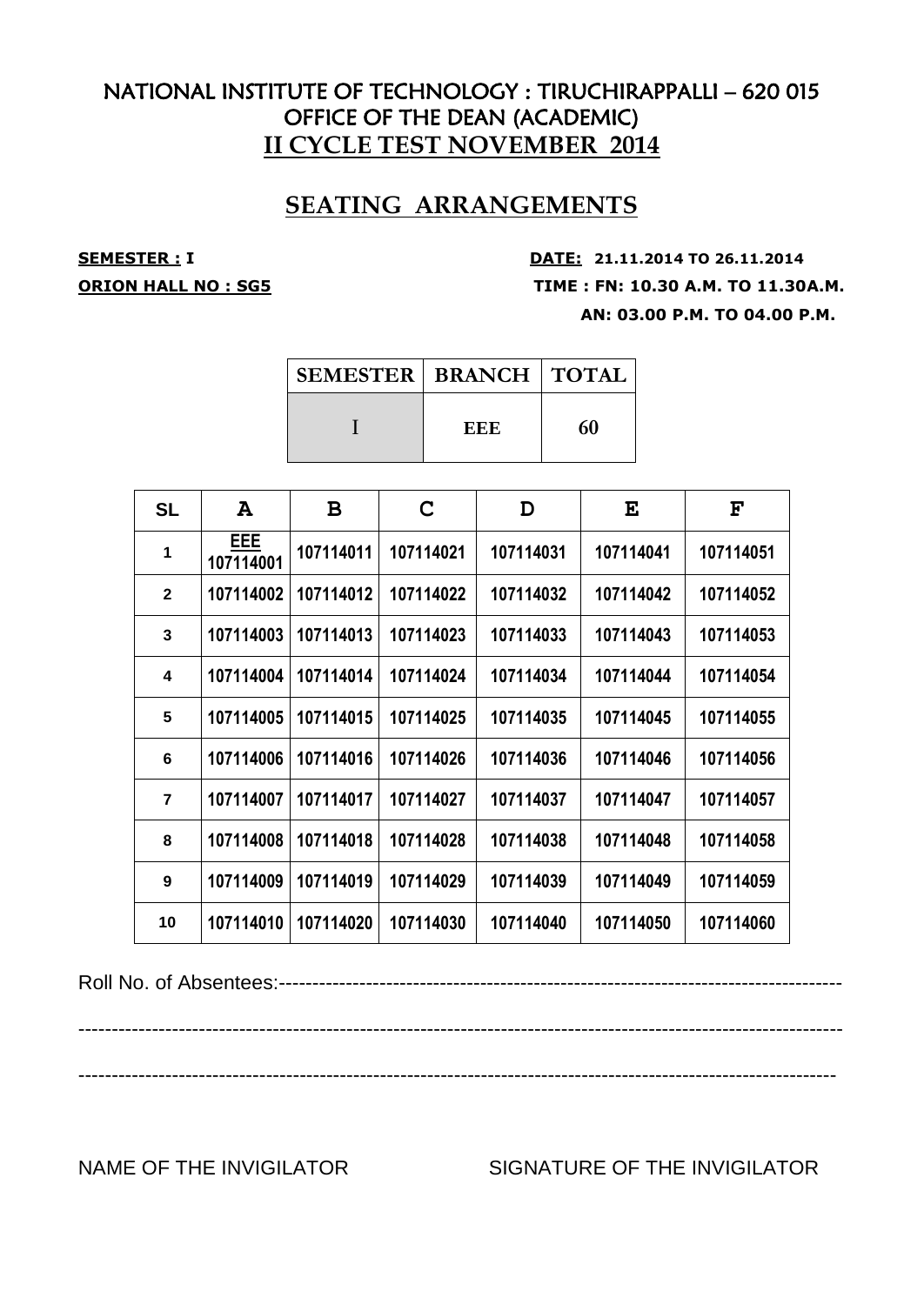## **SEATING ARRANGEMENTS**

**SEMESTER : <sup>I</sup> DATE: 21.11.2014 TO 26.11.2014 ORION HALL NO : SG6 TIME : FN: 10.30 A.M. TO 11.30A.M. AN: 03.00 P.M. TO 04.00 P.M.**

| SEMESTER   BRANCH   TOTAL |     |    |
|---------------------------|-----|----|
|                           | EEE | 60 |

| <b>SL</b>      | A         | B         | C         | D         | E         | $\mathbf{F}$ |
|----------------|-----------|-----------|-----------|-----------|-----------|--------------|
| 1              | 107114061 | 107114071 | 107114081 | 107114091 | 107114101 |              |
| $\mathbf{2}$   | 107114062 | 107114072 | 107114082 | 107114092 | 107114102 |              |
| 3              | 107114063 | 107114073 | 107114083 | 107114093 | 107114103 |              |
| 4              | 107114064 | 107114074 | 107114084 | 107114094 | 107114104 |              |
| 5              | 107114065 | 107114075 | 107114085 | 107114095 |           |              |
| 6              | 107114066 | 107114076 | 107114086 | 107114096 |           |              |
| $\overline{7}$ | 107114067 | 107114077 | 107114087 | 107114097 |           |              |
| 8              | 107114068 | 107114078 | 107114088 | 107114098 |           |              |
| 9              | 107114069 | 107114079 | 107114089 | 107114099 |           |              |
| 10             | 107114070 | 107114080 | 107114090 | 107114100 |           |              |

Roll No. of Absentees:------------------------------------------------------------------------------------

------------------------------------------------------------------------------------------------------------------

-----------------------------------------------------------------------------------------------------------------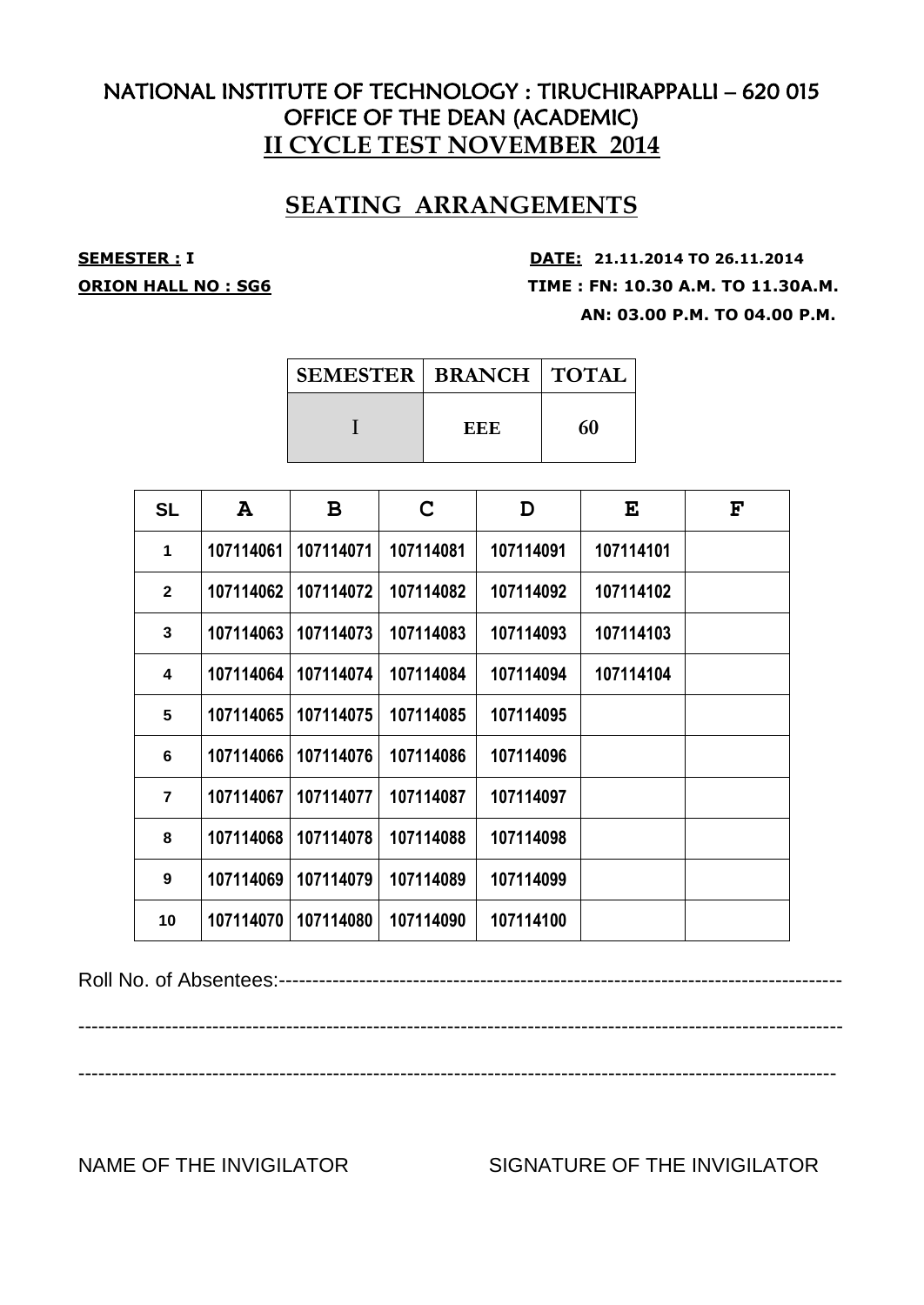## **SEATING ARRANGEMENTS**

**SEMESTER : <sup>I</sup> DATE: 21.11.2014 TO 26.11.2014 ORION HALL NO : NG1 TIME : FN: 10.30 A.M. TO 11.30A.M. AN: 03.00 P.M. TO 04.00 P.M.**

| <b>SEMESTER   BRANCH   TOTAL  </b> |            |    |
|------------------------------------|------------|----|
|                                    | <b>ICE</b> | 60 |

| <b>SL</b>      | A                       | B         | C         | D         | E         | $\mathbf{F}$ |
|----------------|-------------------------|-----------|-----------|-----------|-----------|--------------|
| 1              | <b>ICE</b><br>110114001 | 110114011 | 110114021 | 110114031 | 110114041 | 110114051    |
| $\overline{2}$ | 110114002               | 110114012 | 110114022 | 110114032 | 110114042 | 110114052    |
| 3              | 110114003               | 110114013 | 110114023 | 110114033 | 110114043 | 110114053    |
| 4              | 110114004               | 110114014 | 110114024 | 110114034 | 110114044 | 110114054    |
| 5              | 110114005               | 110114015 | 110114025 | 110114035 | 110114045 | 110114055    |
| 6              | 110114006               | 110114016 | 110114026 | 110114036 | 110114046 | 110114056    |
| $\overline{7}$ | 110114007               | 110114017 | 110114027 | 110114037 | 110114047 | 110114057    |
| 8              | 110114008               | 110114018 | 110114028 | 110114038 | 110114048 | 110114058    |
| 9              | 110114009               | 110114019 | 110114029 | 110114039 | 110114049 | 110114059    |
| 10             | 110114010               | 110114020 | 110114030 | 110114040 | 110114050 | 110114060    |

Roll No. of Absentees:------------------------------------------------------------------------------------

------------------------------------------------------------------------------------------------------------------

-----------------------------------------------------------------------------------------------------------------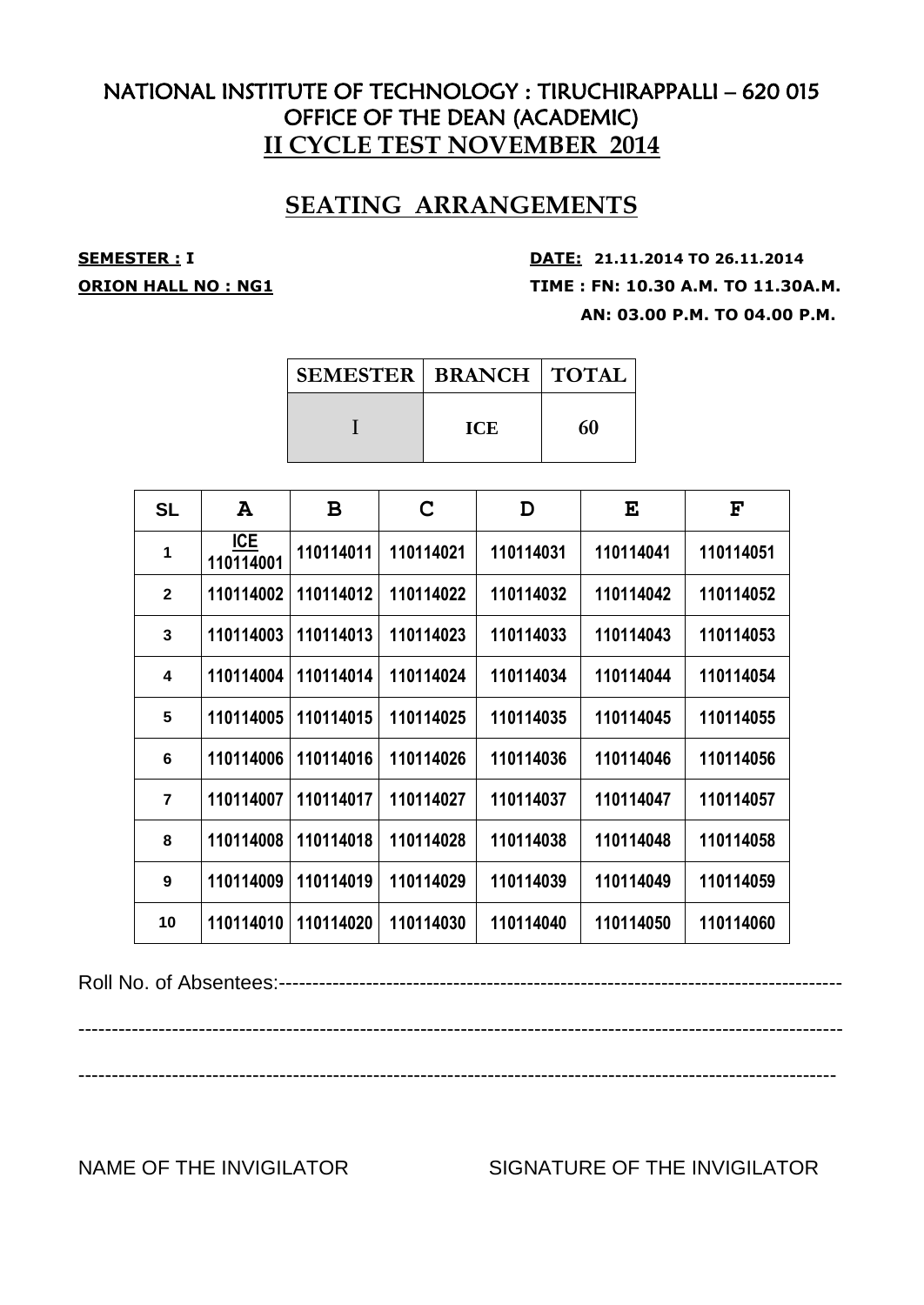## **SEATING ARRANGEMENTS**

**SEMESTER : <sup>I</sup> DATE: 21.11.2014 TO 26.11.2014 ORION HALL NO : NG2 TIME : FN: 10.30 A.M. TO 11.30A.M. AN: 03.00 P.M. TO 04.00 P.M.**

| SEMESTER   BRANCH   TOTAL |            |    |
|---------------------------|------------|----|
|                           | <b>ICE</b> | 60 |

| <b>SL</b>      | A         | B         | C         | D         | E | $\mathbf{F}$ |
|----------------|-----------|-----------|-----------|-----------|---|--------------|
| 1              | 110114061 | 110114071 | 110114081 | 110114091 |   |              |
| $\mathbf{2}$   | 110114062 | 110114072 | 110114082 | 110114092 |   |              |
| 3              | 110114063 | 110114073 | 110114083 | 110114093 |   |              |
| 4              | 110114064 | 110114074 | 110114084 | 110114094 |   |              |
| 5              | 110114065 | 110114075 | 110114085 | 110114095 |   |              |
| 6              | 110114066 | 110114076 | 110114086 | 110114096 |   |              |
| $\overline{7}$ | 110114067 | 110114077 | 110114087 | 110114097 |   |              |
| 8              | 110114068 | 110114078 | 110114088 | 110114098 |   |              |
| 9              | 110114069 | 110114079 | 110114089 |           |   |              |
| 10             | 110114070 | 110114080 | 110114090 |           |   |              |

Roll No. of Absentees:------------------------------------------------------------------------------------

------------------------------------------------------------------------------------------------------------------

-----------------------------------------------------------------------------------------------------------------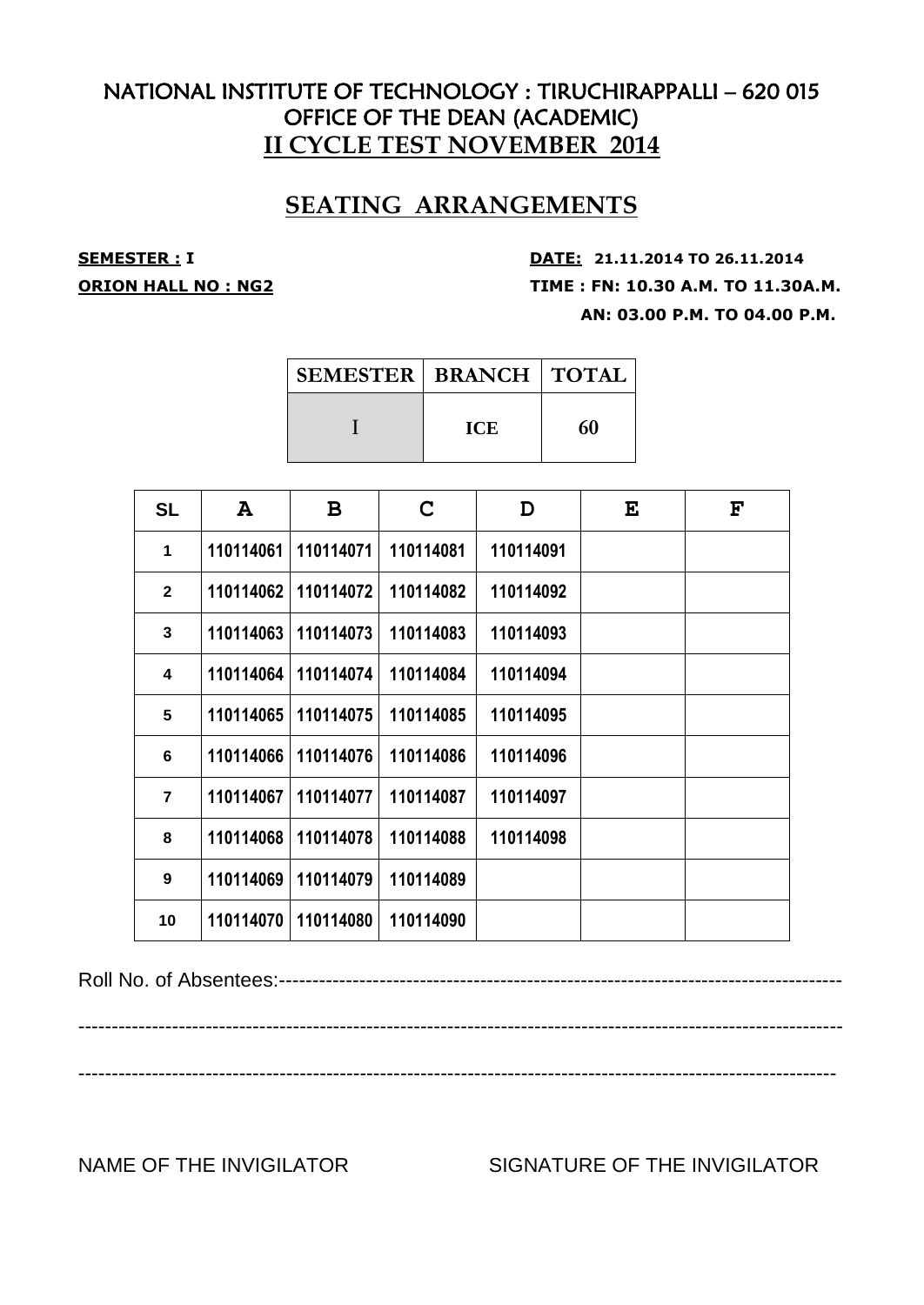## **SEATING ARRANGEMENTS**

**SEMESTER : <sup>I</sup> DATE: 21.11.2014 TO 26.11.2014 ORION HALL NO : NG3 TIME : FN: 10.30 A.M. TO 11.30A.M. AN: 03.00 P.M. TO 04.00 P.M.**

| <b>SEMESTER   BRANCH   TOTAL</b> |             |    |
|----------------------------------|-------------|----|
|                                  | <b>MECH</b> | 60 |

| <b>SL</b>      | A                        | B         | C         | D         | E         | $\mathbf{F}$ |
|----------------|--------------------------|-----------|-----------|-----------|-----------|--------------|
| 1              | <b>MECH</b><br>111114001 | 111114011 | 111114021 | 111114031 | 111114041 | 111114051    |
| $\overline{2}$ | 111114002                | 111114012 | 111114022 | 111114032 | 111114042 | 111114052    |
| 3              | 111114003                | 111114013 | 111114023 | 111114033 | 111114043 | 111114053    |
| 4              | 111114004                | 111114014 | 111114024 | 111114034 | 111114044 | 111114054    |
| 5              | 111114005                | 111114015 | 111114025 | 111114035 | 111114045 | 111114055    |
| 6              | 111114006                | 111114016 | 111114026 | 111114036 | 111114046 | 111114056    |
| $\overline{7}$ | 111114007                | 111114017 | 111114027 | 111114037 | 111114047 | 111114057    |
| 8              | 111114008                | 111114018 | 111114028 | 111114038 | 111114048 | 111114058    |
| 9              | 111114009                | 111114019 | 111114029 | 111114039 | 111114049 | 111114059    |
| 10             | 111114010                | 111114020 | 111114030 | 111114040 | 111114050 | 111114060    |

Roll No. of Absentees:------------------------------------------------------------------------------------

------------------------------------------------------------------------------------------------------------------

-----------------------------------------------------------------------------------------------------------------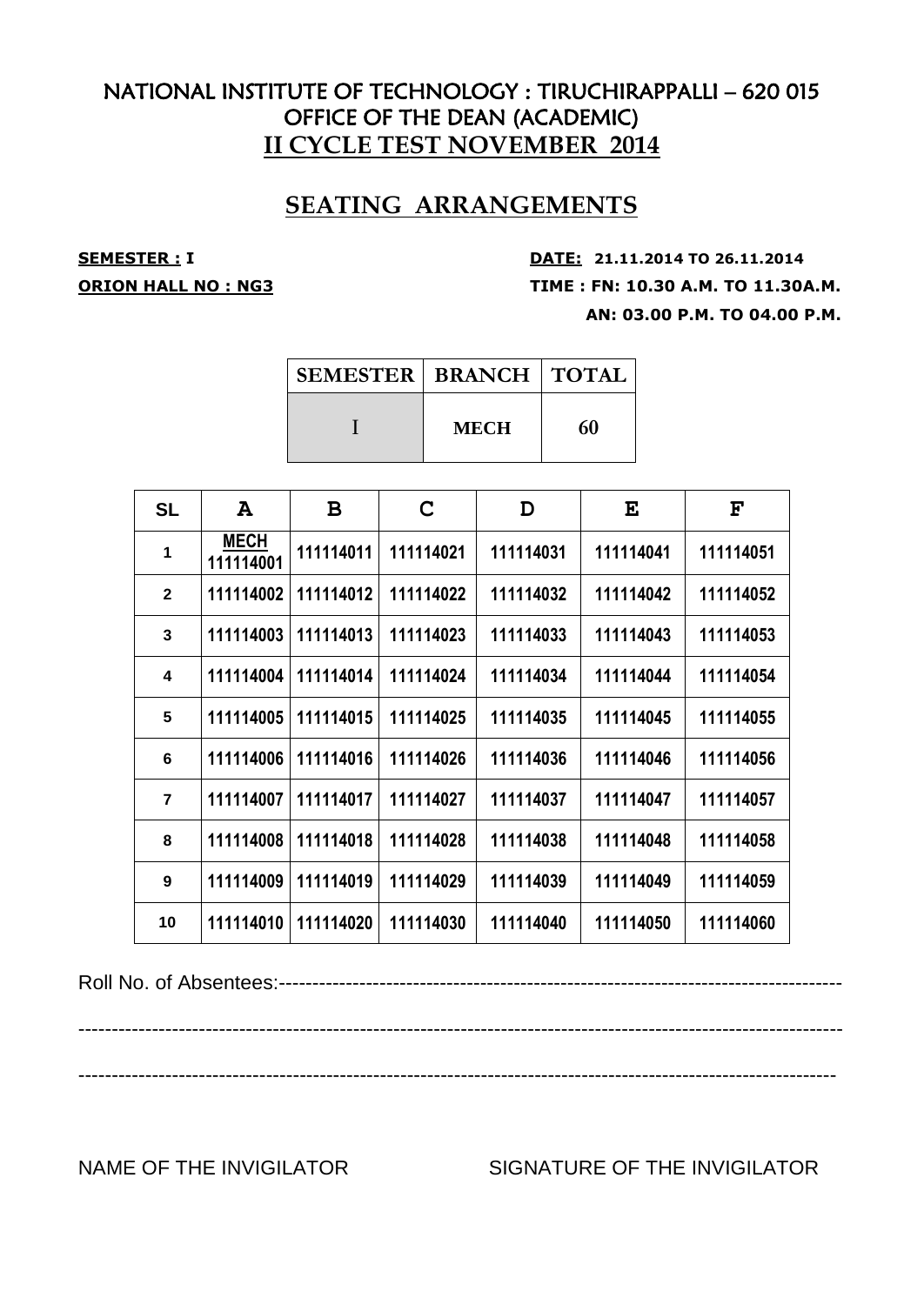## **SEATING ARRANGEMENTS**

**SEMESTER : <sup>I</sup> DATE: 21.11.2014 TO 26.11.2014 ORION HALL NO : NG4 TIME : FN: 10.30 A.M. TO 11.30A.M. AN: 03.00 P.M. TO 04.00 P.M.**

| SEMESTER   BRANCH   TOTAL |             |    |
|---------------------------|-------------|----|
|                           | <b>MECH</b> | 60 |

| <b>SL</b>      | A         | B         | C         | D         | E         | $\mathbf{F}$ |
|----------------|-----------|-----------|-----------|-----------|-----------|--------------|
| 1              | 111114061 | 111114071 | 111114081 | 111114091 | 111114101 |              |
| $\mathbf{2}$   | 111114062 | 111114072 | 111114082 | 111114092 | 111114102 |              |
| 3              | 111114063 | 111114073 | 111114083 | 111114093 | 111114103 |              |
| 4              | 111114064 | 111114074 | 111114084 | 111114094 | 111114104 |              |
| 5              | 111114065 | 111114075 | 111114085 | 111114095 | 111114105 |              |
| 6              | 111114066 | 111114076 | 111114086 | 111114096 | 111114106 |              |
| $\overline{7}$ | 111114067 | 111114077 | 111114087 | 111114097 | 111114107 |              |
| 8              | 111114068 | 111114078 | 111114088 | 111114098 | 111114108 |              |
| 9              | 111114069 | 111114079 | 111114089 | 111114099 |           |              |
| 10             | 111114070 | 111114080 | 111114090 | 111114100 |           |              |

Roll No. of Absentees:------------------------------------------------------------------------------------

------------------------------------------------------------------------------------------------------------------

-----------------------------------------------------------------------------------------------------------------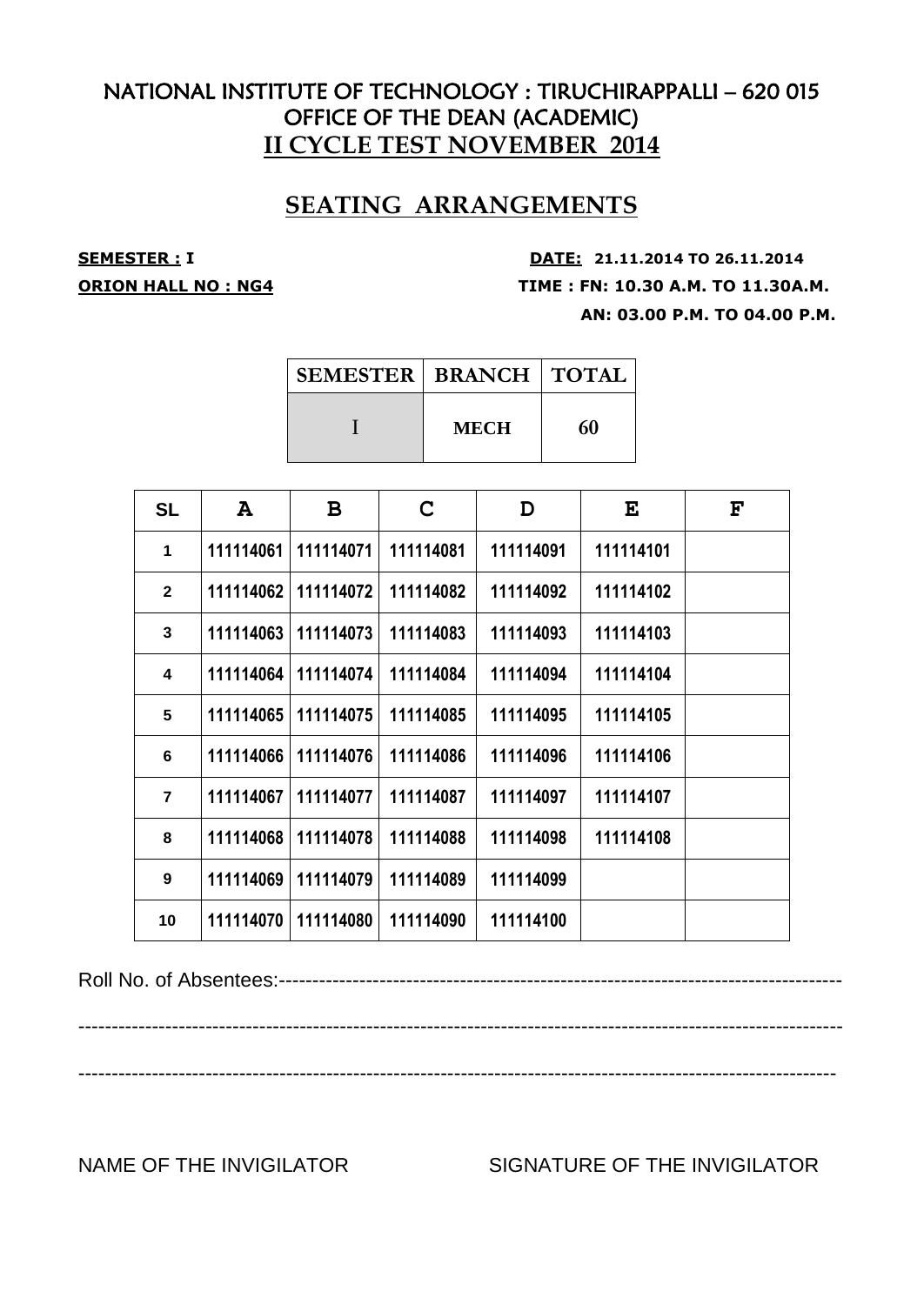## **SEATING ARRANGEMENTS**

**SEMESTER : <sup>I</sup> DATE: 21.11.2014 TO 26.11.2014 ORION HALL NO : NG5 TIME : FN: 10.30 A.M. TO 11.30A.M. AN: 03.00 P.M. TO 04.00 P.M.**

| <b>SEMESTER   BRANCH   TOTAL</b> |             |    |  |
|----------------------------------|-------------|----|--|
|                                  | <b>PROD</b> | 60 |  |

| <b>SL</b>      | A                        | B         | C         | D         | E         | F         |
|----------------|--------------------------|-----------|-----------|-----------|-----------|-----------|
| 1              | <b>PROD</b><br>114114001 | 114114011 | 114114021 | 114114031 | 114114041 | 114114051 |
| $\mathbf{2}$   | 114114002                | 114114012 | 114114022 | 114114032 | 114114042 | 114114052 |
| 3              | 114114003                | 114114013 | 114114023 | 114114033 | 114114043 | 114114053 |
| 4              | 114114004                | 114114014 | 114114024 | 114114034 | 114114044 | 114114054 |
| 5              | 114114005                | 114114015 | 114114025 | 114114035 | 114114045 | 114114055 |
| 6              | 114114006                | 114114016 | 114114026 | 114114036 | 114114046 | 114114056 |
| $\overline{7}$ | 114114007                | 114114017 | 114114027 | 114114037 | 114114047 | 114114057 |
| 8              | 114114008                | 114114018 | 114114028 | 114114038 | 114114048 | 114114058 |
| 9              | 114114009                | 114114019 | 114114029 | 114114039 | 114114049 | 114114059 |
| 10             | 114114010                | 114114020 | 114114030 | 114114040 | 114114050 | 114114060 |

Roll No. of Absentees:------------------------------------------------------------------------------------

------------------------------------------------------------------------------------------------------------------

-----------------------------------------------------------------------------------------------------------------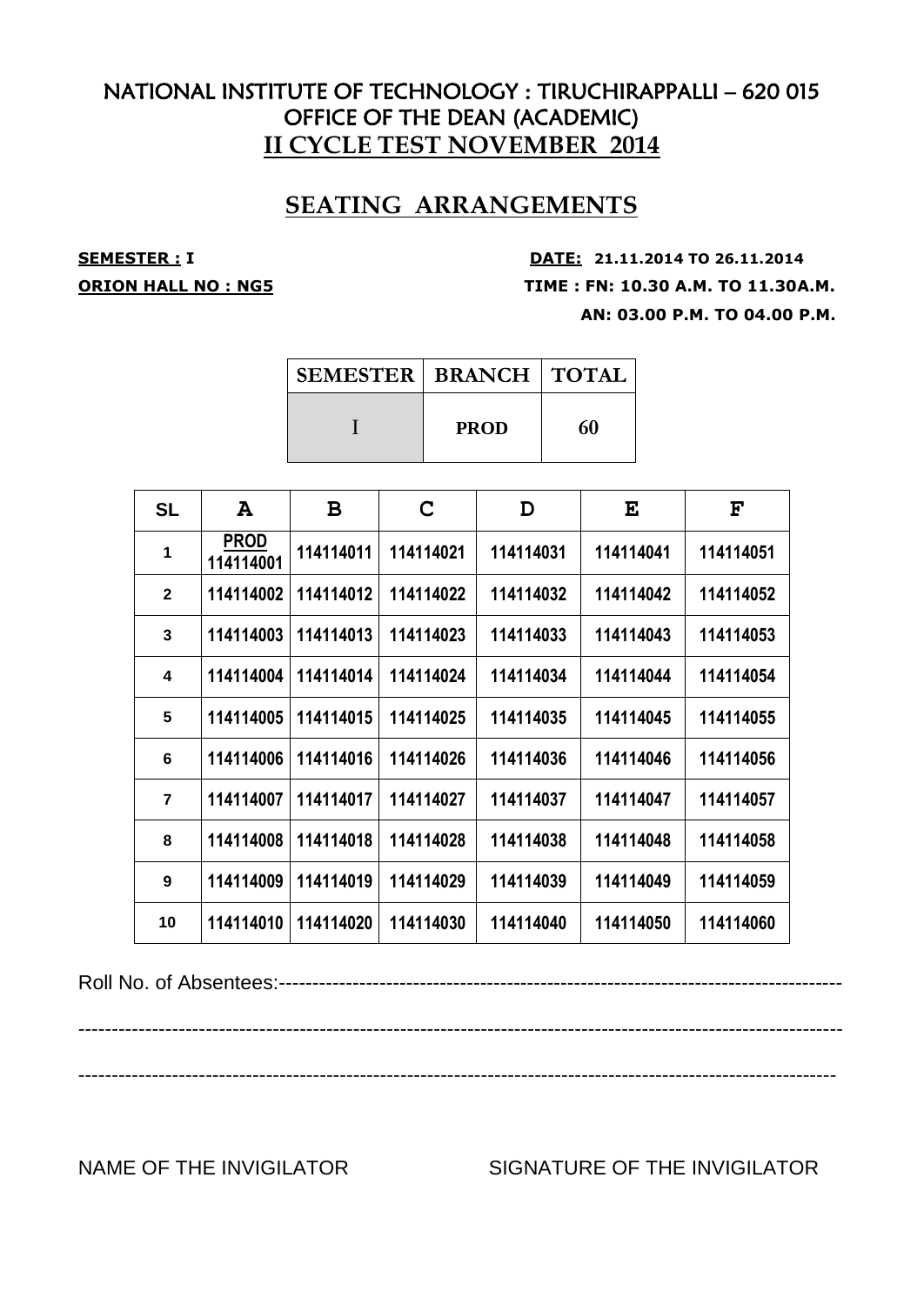## **SEATING ARRANGEMENTS**

**SEMESTER : <sup>I</sup> DATE: 21.11.2014 TO 26.11.2014 ORION HALL NO : NG6 TIME : FN: 10.30 A.M. TO 11.30A.M. AN: 03.00 P.M. TO 04.00 P.M.**

| SEMESTER   BRANCH   TOTAL |             |    |
|---------------------------|-------------|----|
|                           | <b>PROD</b> | 60 |

| <b>SL</b>      | A         | B         | $\mathbf C$ | D         | E         | $\mathbf{F}$ |
|----------------|-----------|-----------|-------------|-----------|-----------|--------------|
| 1              | 114114061 | 114114071 | 114114081   | 114114091 | 114114101 |              |
| $\mathbf{2}$   | 114114062 | 114114072 | 114114082   | 114114092 |           |              |
| 3              | 114114063 | 114114073 | 114114083   | 114114093 |           |              |
| 4              | 114114064 | 114114074 | 114114084   | 114114094 |           |              |
| 5              | 114114065 | 114114075 | 114114085   | 114114095 |           |              |
| 6              | 114114066 | 114114076 | 114114086   | 114114096 |           |              |
| $\overline{7}$ | 114114067 | 114114077 | 114114087   | 114114097 |           |              |
| 8              | 114114068 | 114114078 | 114114088   | 114114098 |           |              |
| 9              | 114114069 | 114114079 | 114114089   | 114114099 |           |              |
| 10             | 114114070 | 114114080 | 114114090   | 114114100 |           |              |

Roll No. of Absentees:------------------------------------------------------------------------------------

------------------------------------------------------------------------------------------------------------------

-----------------------------------------------------------------------------------------------------------------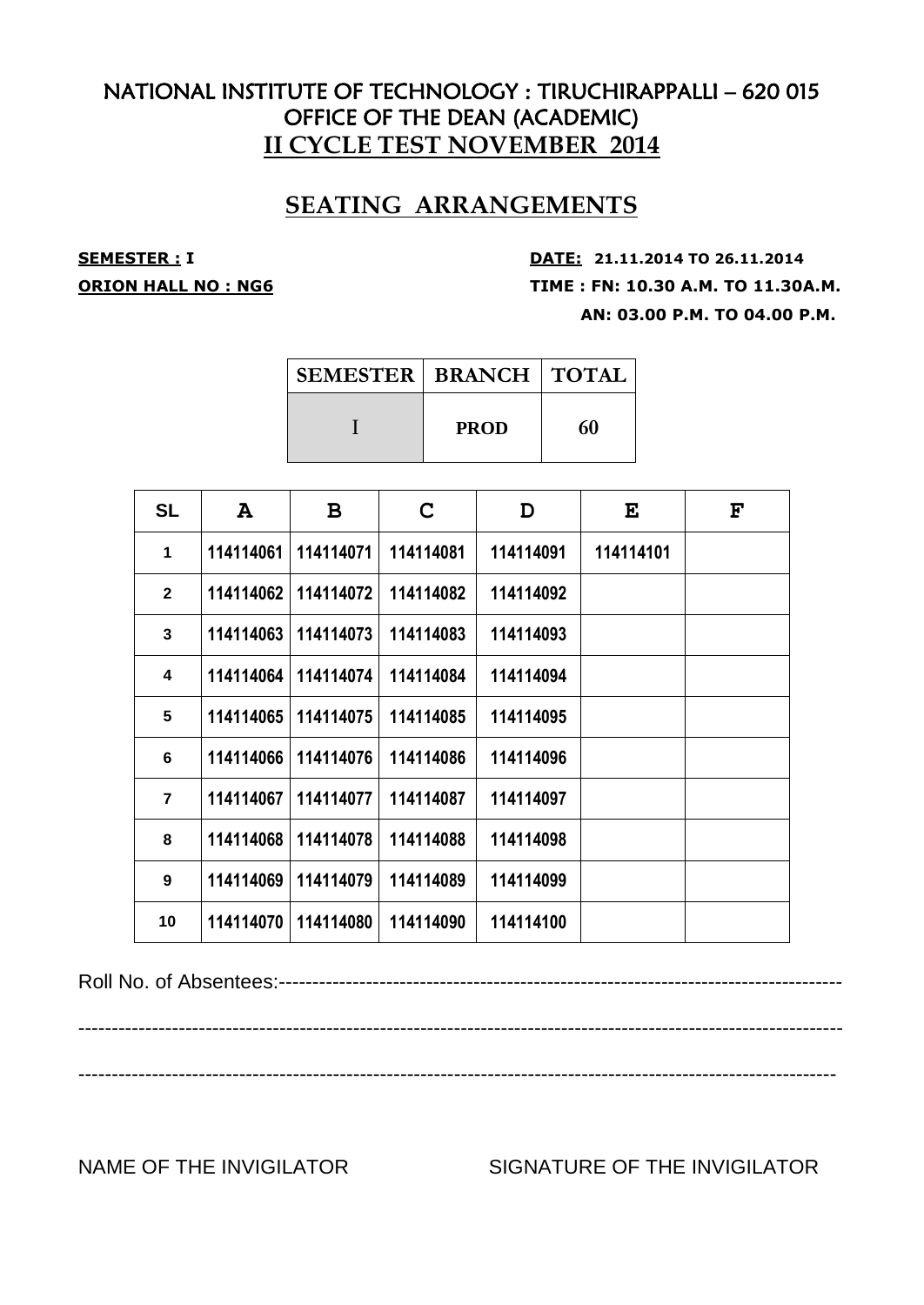## **SEATING ARRANGEMENTS**

**SEMESTER : <sup>I</sup> DATE: 21.11.2014 TO 26.11.2014 ORION HALL NO : SF1 TIME : FN: 10.30 A.M. TO 11.30A.M. AN: 03.00 P.M. TO 04.00 P.M.**

| <b>SEMESTER   BRANCH   TOTAL</b> |              |    |
|----------------------------------|--------------|----|
|                                  | <b>CIVIL</b> | 60 |

| <b>SL</b>      | A                         | B         | C         | D         | E         | F         |
|----------------|---------------------------|-----------|-----------|-----------|-----------|-----------|
| 1              | <b>CIVIL</b><br>103114001 | 103114011 | 103114021 | 103114031 | 103114041 | 103114051 |
| $\overline{2}$ | 103114002                 | 103114012 | 103114022 | 103114032 | 103114042 | 103114052 |
| 3              | 103114003                 | 103114013 | 103114023 | 103114033 | 103114043 | 103114053 |
| 4              | 103114004                 | 103114014 | 103114024 | 103114034 | 103114044 | 103114054 |
| 5              | 103114005                 | 103114015 | 103114025 | 103114035 | 103114045 | 103114055 |
| 6              | 103114006                 | 103114016 | 103114026 | 103114036 | 103114046 | 103114056 |
| $\overline{7}$ | 103114007                 | 103114017 | 103114027 | 103114037 | 103114047 | 103114057 |
| 8              | 103114008                 | 103114018 | 103114028 | 103114038 | 103114048 | 103114058 |
| 9              | 103114009                 | 103114019 | 103114029 | 103114039 | 103114049 | 103114059 |
| 10             | 103114010                 | 103114020 | 103114030 | 103114040 | 103114050 | 103114060 |

Roll No. of Absentees:------------------------------------------------------------------------------------

------------------------------------------------------------------------------------------------------------------

-----------------------------------------------------------------------------------------------------------------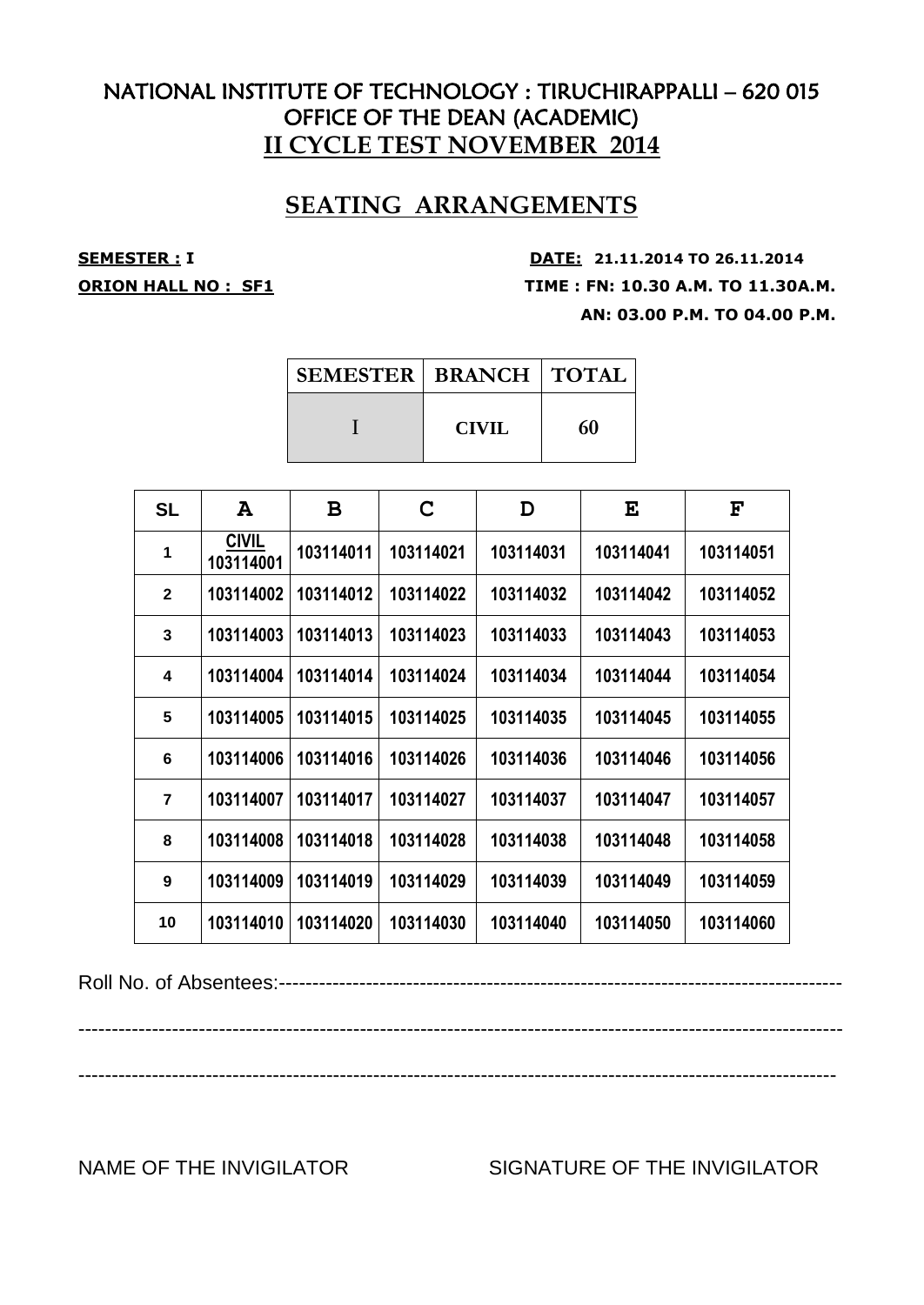## **SEATING ARRANGEMENTS**

**SEMESTER : <sup>I</sup> DATE: 21.11.2014 TO 26.11.2014 ORION HALL NO : SF2 TIME : FN: 10.30 A.M. TO 11.30A.M. AN: 03.00 P.M. TO 04.00 P.M.**

| <b>SEMESTER   BRANCH   TOTAL</b> |    |
|----------------------------------|----|
| <b>CIVIL/CHL</b>                 | 60 |

| <b>SL</b>      | A         | B         | C         | D         | E                | F         |
|----------------|-----------|-----------|-----------|-----------|------------------|-----------|
| 1              | 103114061 | 103114071 | 103114081 | 103114091 | 103112101        | 102114007 |
| $\mathbf{2}$   | 103114062 | 103114072 | 103114082 | 103114092 | 103112102        | 102114008 |
| 3              | 103114063 | 103114073 | 103114083 | 103114093 | 103112103        | 102114009 |
| 4              | 103114064 | 103114074 | 103114084 | 103114094 | CHL<br>102113051 | 102114010 |
| 5              | 103114065 | 103114075 | 103114085 | 103114095 | 102114001        | 102114011 |
| 6              | 103114066 | 103114076 | 103114086 | 103114096 | 102114002        | 102114012 |
| $\overline{7}$ | 103114067 | 103114077 | 103114087 | 103114097 | 102114003        | 102114013 |
| 8              | 103114068 | 103114078 | 103114088 | 103114098 | 102114004        | 102114014 |
| 9              | 103114069 | 103114079 | 103114089 | 103114099 | 102114005        | 102114015 |
| 10             | 103114070 | 103114080 | 103114090 | 103112100 | 102114006        | 102114016 |

Roll No. of Absentees:------------------------------------------------------------------------------------

------------------------------------------------------------------------------------------------------------------

-----------------------------------------------------------------------------------------------------------------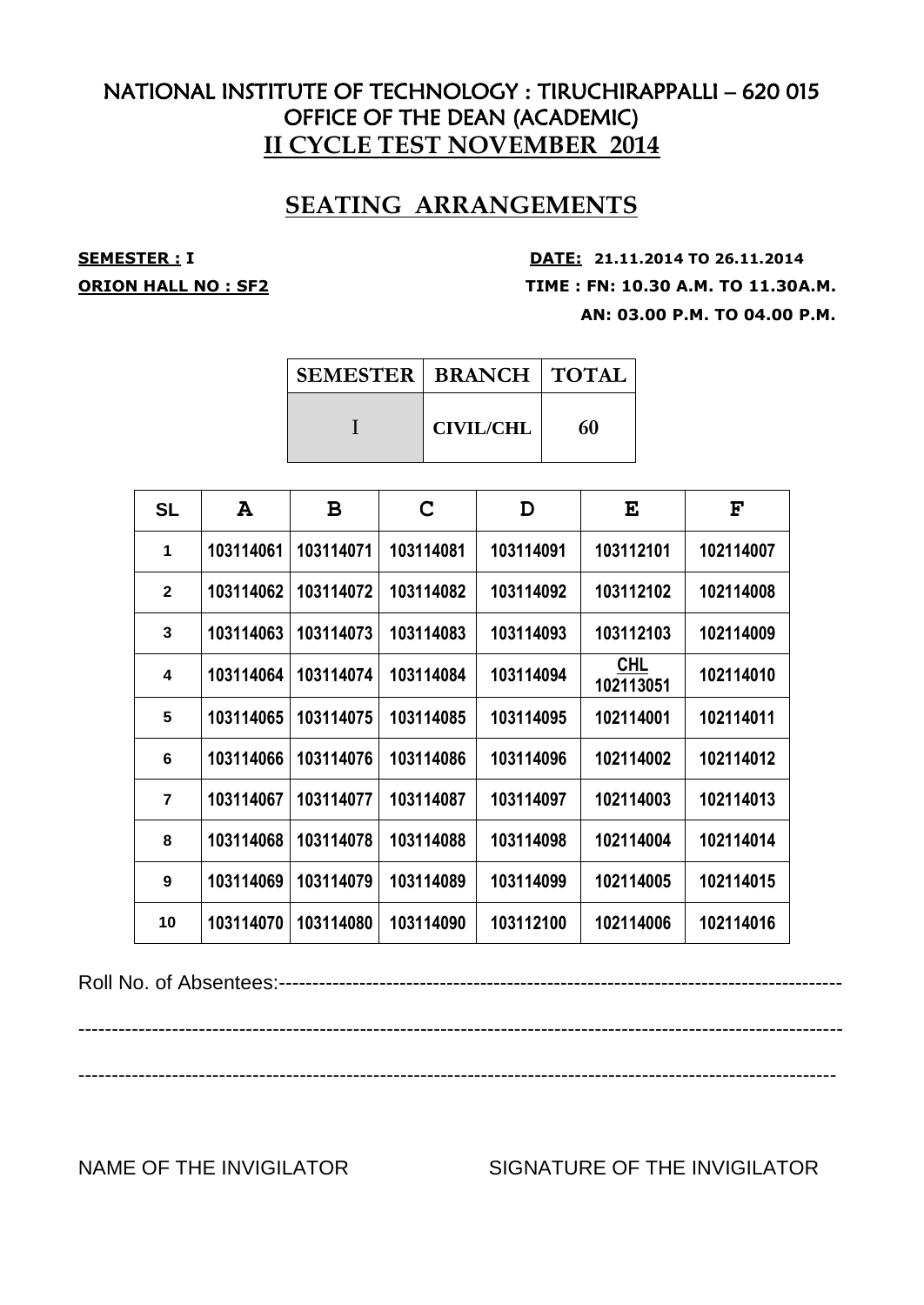## **SEATING ARRANGEMENTS**

**SEMESTER : <sup>I</sup> DATE: 21.11.2014 TO 26.11.2014 ORION HALL NO : SF3 TIME : FN: 10.30 A.M. TO 11.30A.M. AN: 03.00 P.M. TO 04.00 P.M.**

| <b>SEMESTER   BRANCH   TOTAL</b> |    |
|----------------------------------|----|
| <b>CHL/MME</b>                   | 60 |

| <b>SL</b>      | A         | B         | C         | D         | E         | $\mathbf{F}$            |
|----------------|-----------|-----------|-----------|-----------|-----------|-------------------------|
| 1              | 102114017 | 102114027 | 102114037 | 102114047 | 102114057 | 102114067               |
| $\mathbf{2}$   | 102114018 | 102114028 | 102114038 | 102114048 | 102114058 | 102114068               |
| 3              | 102114019 | 102114029 | 102114039 | 102114049 | 102114059 | 102114069               |
| 4              | 102114020 | 102114030 | 102114040 | 102114050 | 102114060 | 102114070               |
| 5              | 102114021 | 102114031 | 102114041 | 102114051 | 102114061 | 102114071               |
| 6              | 102114022 | 102114032 | 102114042 | 102114052 | 102114062 | <b>MME</b><br>112114001 |
| $\overline{7}$ | 102114023 | 102114033 | 102114043 | 102114053 | 102114063 | 112114002               |
| 8              | 102114024 | 102114034 | 102114044 | 102114054 | 102114064 | 112114003               |
| 9              | 102114025 | 102114035 | 102114045 | 102114055 | 102114065 | 112114004               |
| 10             | 102114026 | 102114036 | 102114046 | 102114056 | 102114066 | 112114005               |

Roll No. of Absentees:------------------------------------------------------------------------------------

------------------------------------------------------------------------------------------------------------------

-----------------------------------------------------------------------------------------------------------------